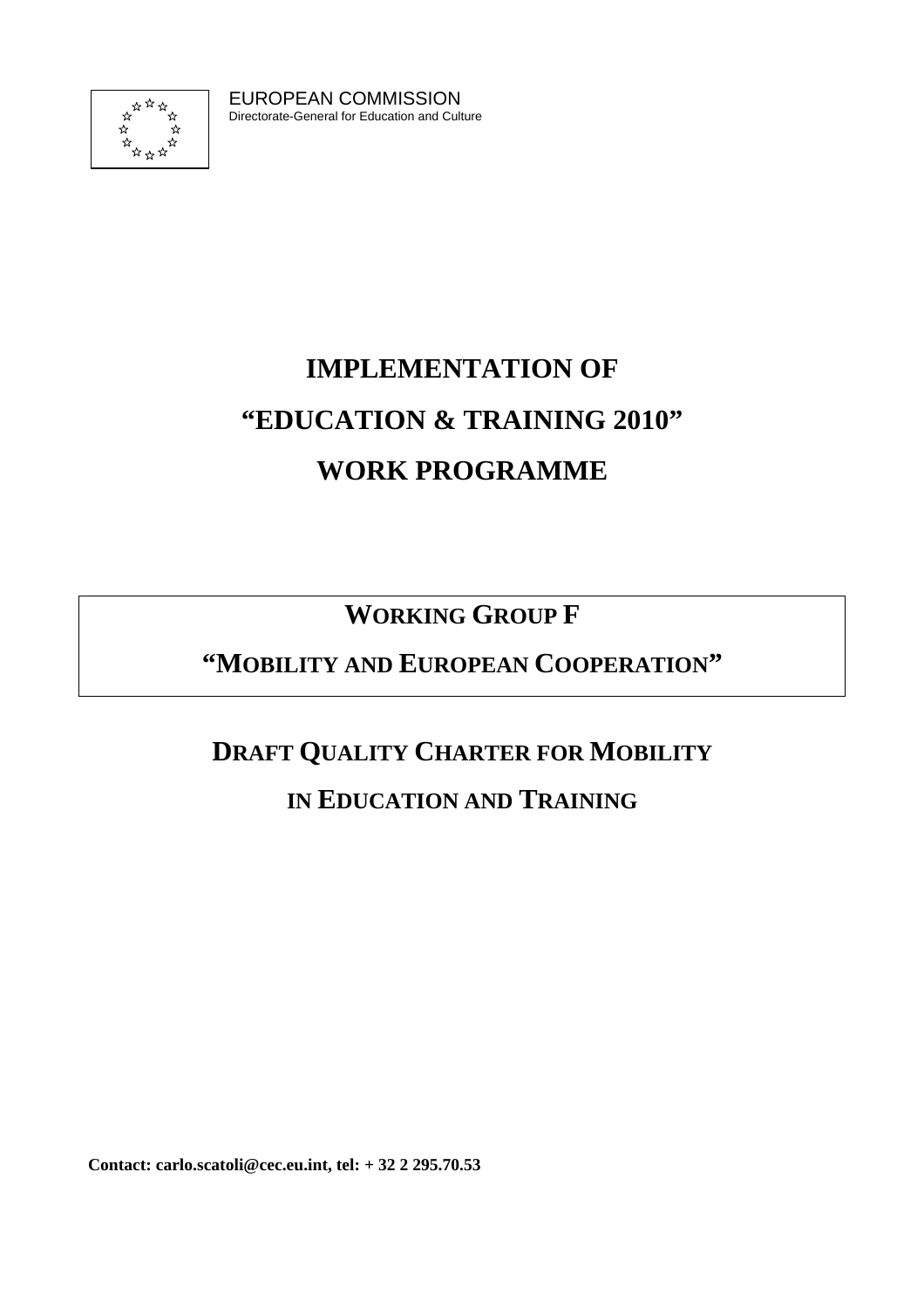#### **Draft Quality Charter for Mobility in Education and Training**

#### **1. Introduction**

The Mobility Action Plan endorsed by the 2000 Nice Council and the Recommendation of the European Parliament and the Council of 10 July  $2001<sup>1</sup>$  gave the impetus for a series of measures to be taken by the Member States and the Commission.

The "Work programme on the objectives of education and training systems in Europe" ("Education and Training  $2010"$ <sup>2</sup> approved by the 2002 Barcelona European Council included the objective of increasing European mobility and exchanges for education and training purposes.

The "Joint intermediate report of the Council and the Commission "Education and Training 2010 - The success of the Lisbon strategy hinges on urgent reforms"<sup>3</sup> of 26 February 2004 stresses that the level and quality of mobility in the area of education and training need to be increased.

The Report of the Commission on the follow-up of the  $2001$  Recommendation<sup>4</sup> summarises the progress accomplished since 2001 and contains a number of recommendation to improve the context for mobility, namely including the following:

"The Commission and the Member States will develop by the end of 2004 a European quality charter for mobility. This should define a common European set of principles, to be implemented on a voluntary basis, offering the opportunity to build mutual trust between all parties and providing Member States with a European context for defining their own policies".

The benefits derived from a mobility period are very much dependent on the quality of the practical arrangements: preparation, learning environment, monitoring, support, recognition. Educational mobility should be a useful learning experience. Both the individual and the organisations involved can greatly enhance its value by proper planning, implementation and evaluation.

The Charter presented here consists of a common set of principles to be applied to periods of mobility abroad for purposes of learning. Its aim is to offer an instrument that facilitates design and implementation of mobility policies and programmes. It is meant to be a reference document containing a set of guidelines that should be used according to the needs when developing and implementing mobility actions.

The Charter should be used on a voluntary basis; it is not intended to introduce binding rules, nor to add bureaucratic complexities which might hinder the promotion of transnational mobility.

In the context of the growing mobility and exchanges and the recognition of educational periods spent in other countries, the Charter can help to build mutual trust between public authorities, organisations and all parties involved in mobility.

 $\frac{1}{1}$  Resolution of the Council and of the representatives of the governments of the Member States, meeting within the Council of 14 December 2000 concerning an action plan for mobility (2000/C 371/03), OJ C 371 of 12.12.2000, p. 4.

Recommendation of the European Parliament and the Council of 10 July 2001 on the mobility of students, persons undergoing training, volunteers and teachers and trainers, OJ L 215 of 9.8.2001, p. 30.

COM(2001)501 final. 3

OJ C104/1 of 30 April 2004.

<sup>4</sup> COM(200421 final of 23 January 2004.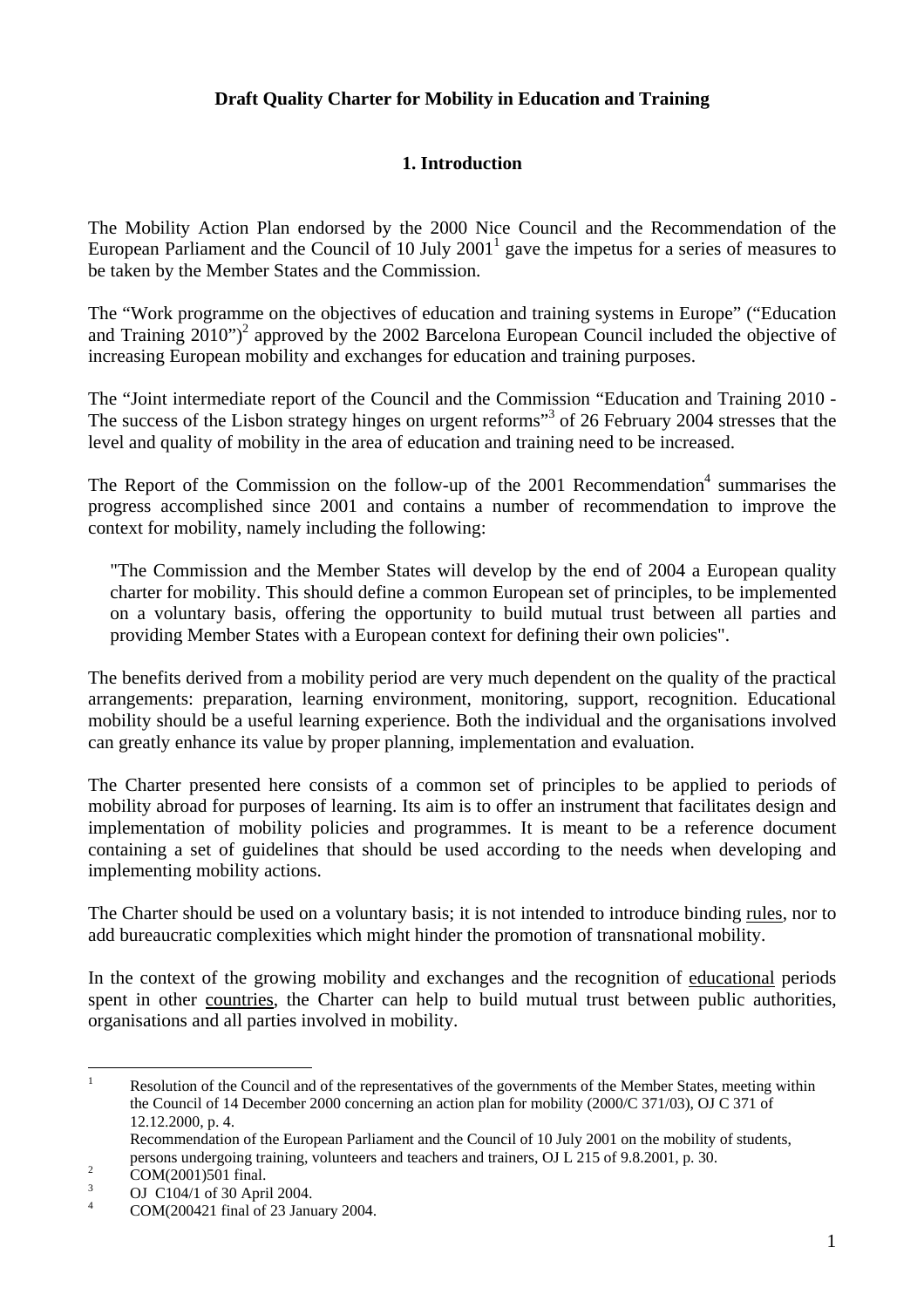The Charter is "universal" in the sense that it covers all possible types of mobility for learning purposes: formal, informal and non-formal learning, short and long periods, school-based and onthe-job learning, for young and adult learners, etc. Therefore, the implementation of the principles of this Charter will have to be modulated according to circumstances, i.e. to be adapted to the concrete situation addressed by the specific programmes and policies. In certain cases, some of the points of the Charter will be less relevant and can be given secondary importance while other points will be crucial and will need to be elaborated in much more detail. Moreover, some points may be made compulsory and strictly enforceable while others may be considered as options. Thus, the text of the Charter offers a reference or a template to be tailored to the particular programme or action<sup>5</sup>.

 $\overline{5}$ <sup>5</sup> By its "universal" nature, the text of the Charter inevitably is rather generic and sometimes choices had to be made on the terms used. It is not possible, with a limited choice of words, to cover all possible cases, particular situations, exceptions, etc. Otherwise the text would become extremely complex and long. It is understood that when applied to a particular programme of activity, other terms may have to be used.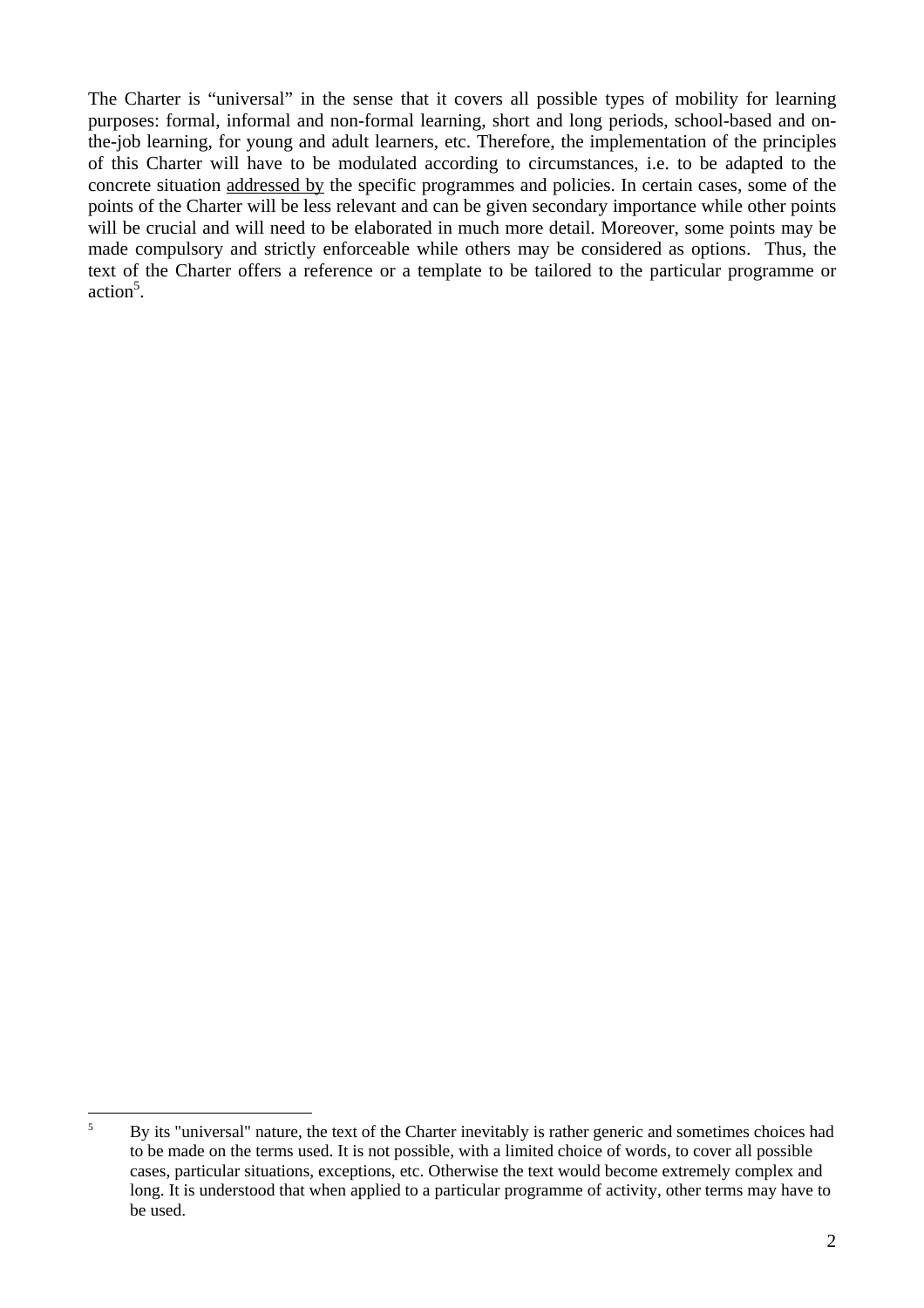#### **2. The Charter**

- *(1) Training/study plan.* For every stay abroad undertaken for a learning purpose a learning plan should be elaborated beforehand and agreed by all parties: sending institution, hosting organisation and the participant. This agreement should enumerate the learning aims and expected outcomes and indicate how these will be reached.
- *(2) Enhancement of the participant's line of study or occupation.* The learning experience abroad should be designed in such a way that it becomes an integral part of the participants' educational pathway, both in terms of matching with his/her previous education and of recognising its results for the future.
- *(3) Recognition and transparency*. If a study or placement period abroad takes place as an integral part of a formal study or training programme, the stay should be recognised as a part of this on the basis of a set of transparent criteria that have been agreed beforehand. For other stays and in particular stays undertaken in the context of non-formal or informal education and training, a certificate should be issued so that the participant is able to record his or her participation or learning outcomes in a satisfactory and credible way.
- *(4) Preparation.* Preparation should, in principle, encompass linguistic, cultural, practical, pedagogical and personal aspects, including in certain cases (e.g. for disadvantaged groups) motivation.
- *(5) Linguistic preparation and assistance.* Participants should be given the opportunity to become acquainted with, or to increase their knowledge, of the language of the host country. Where appropriate, this should include language assessment and language learning prior to departure as well as linguistic support in the host country.
- *(6) Role of the mentor.* A mentor should be appointed at the hosting organisation (educational establishment, enterprise, etc.) whose task it is to ensure the proper integration of the participant into the host environment and to act as a contact and support person in the event of difficulties.
- *(7) Adequate logistical assistance.* Adequate logistical assistance in the shape of information and practical assistance with travel arrangements, insurance, residence and/or working permits, social security, accommodation etc. should be provided.
- *(8) Debriefing and evaluation.* Upon return to the home country, participants should have access to guidance to capitalise on competences and skills acquired during the stay. The stay should be properly evaluated and it should be ascertained whether the aims of the training/study agreement have been met.
- *(9) Assistance with re-integration.* Participants in long-term mobility activities should receive adequate assistance with the re-integration into the social, educational or professional environment of the home country.
- *(10) Clear definition of commitments and responsibilities.* The responsibilities arising from the above quality criteria should be clearly defined and communicated to all involved parties – including participants - in order to ensure a correct and smooth implementation of the project. The allocation of responsibilities should be indicated in written documents, possibly contracts, signed by the concerned parties.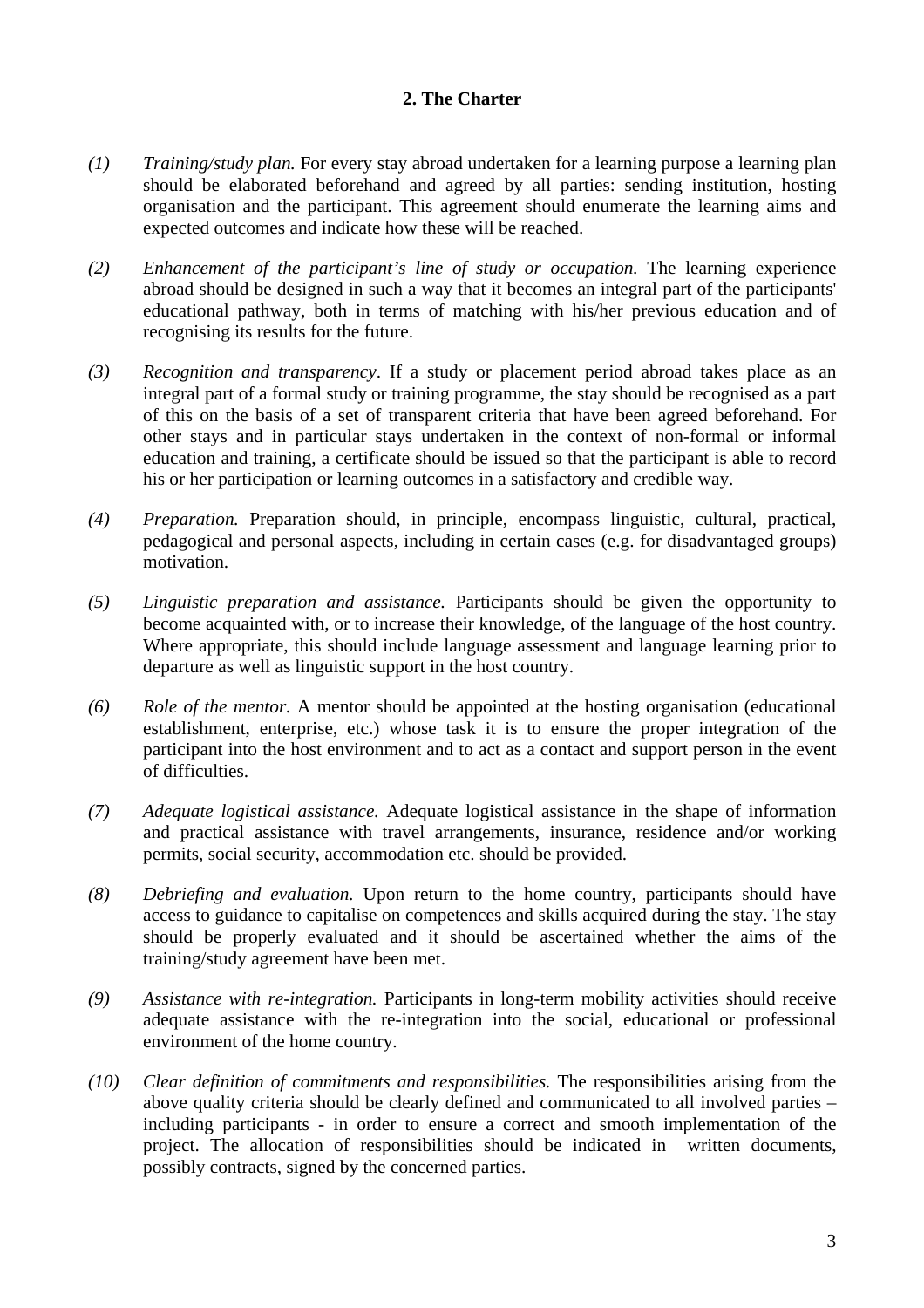#### **Annex to the Draft Quality Charter for Mobility in Education and Training**

#### **Examples of good practice relevant to the Charter**

The following examples of good practice have been attached to add a practical dimension to the definition of the criteria that make up the quality charter. They have been culled from a large number of possible activities with a view both to illustrating individual criteria and to demonstrating the diversity of transnational mobility project and programmes across Europe. For each of the criteria in the charter, an activity has been selected to illustrate how this aspect has been addressed here. Many of the activities could easily serve as examples of good practice for more than one criterion, but for the sake of coherence in the document, the description has focused on one aspect only.

#### *(1) Training/study plan*

The Danish PIU-programme gives people in initial vocational training the right and the possibility to spend part or all of their mandatory work placement in another European country. The programme was set up in 1992, and is now an integral part of the internationalisation strategy for education and training in Denmark, with app. 1100 participants per year, who spend an average of 8 months abroad. During these placements, they are paid the relevant apprentice wage of the host country by the hosting employer, but extra costs are financed by the Employers Reimbursement Scheme (AER) a fund made up of payments from Danish employers, and run by the social partners.

It is a condition for participation in the programme that the prospective participant has obtained the permission of the trade committee prior to departure. The trade committees are responsible for curriculum development and recognition/certification, and are run by the social partners. For this purpose, he or she will need a detailed training plan for the period he/she intends to stay abroad. In order to standardize procedures, the trade committees have made detailed descriptions of all the practical tasks, which an apprentice within a particular trade must learn as part of his course. The hosting company must then, on the basis of these descriptions, put together a detailed training plan for the participant, indicating for which skills they can offer training, and whether they can do so fully or only in part. This training plan is given a provisional approval by the trade committee, who will then issue a final approval when the participant returns with the aims fulfilled. Besides being an instrument for recognition, the training plan is also a vital communication instrument between all stakeholders involved concerning learning in the placement.

#### *(2) Enhancement of the participant's line of study or occupation*

The Greek EPEAEK programme (the abbreviation stands for *Operational Plan for education and initial Vocational Training*) ran in the years 1996-2000. It was a framework programme for the development of human resources in education and training, and contained a specific action line called "mobility programmes" that concerned students and teachers from general and vocational secondary education and training. The aim of the programme was to provide teachers and students with possibilities for education and training that were not available in their home institution or region; either elsewhere in Greece or in other European countries. The mobility projects undertaken in the context of the programme could either happen in the shape of school stays or as placements in companies, but it was emphasised that the stays were to complement and/or supplement the line of study or training of the students. Further aims were foreign language proficiency, the acquisition of intercultural skills, and personal development.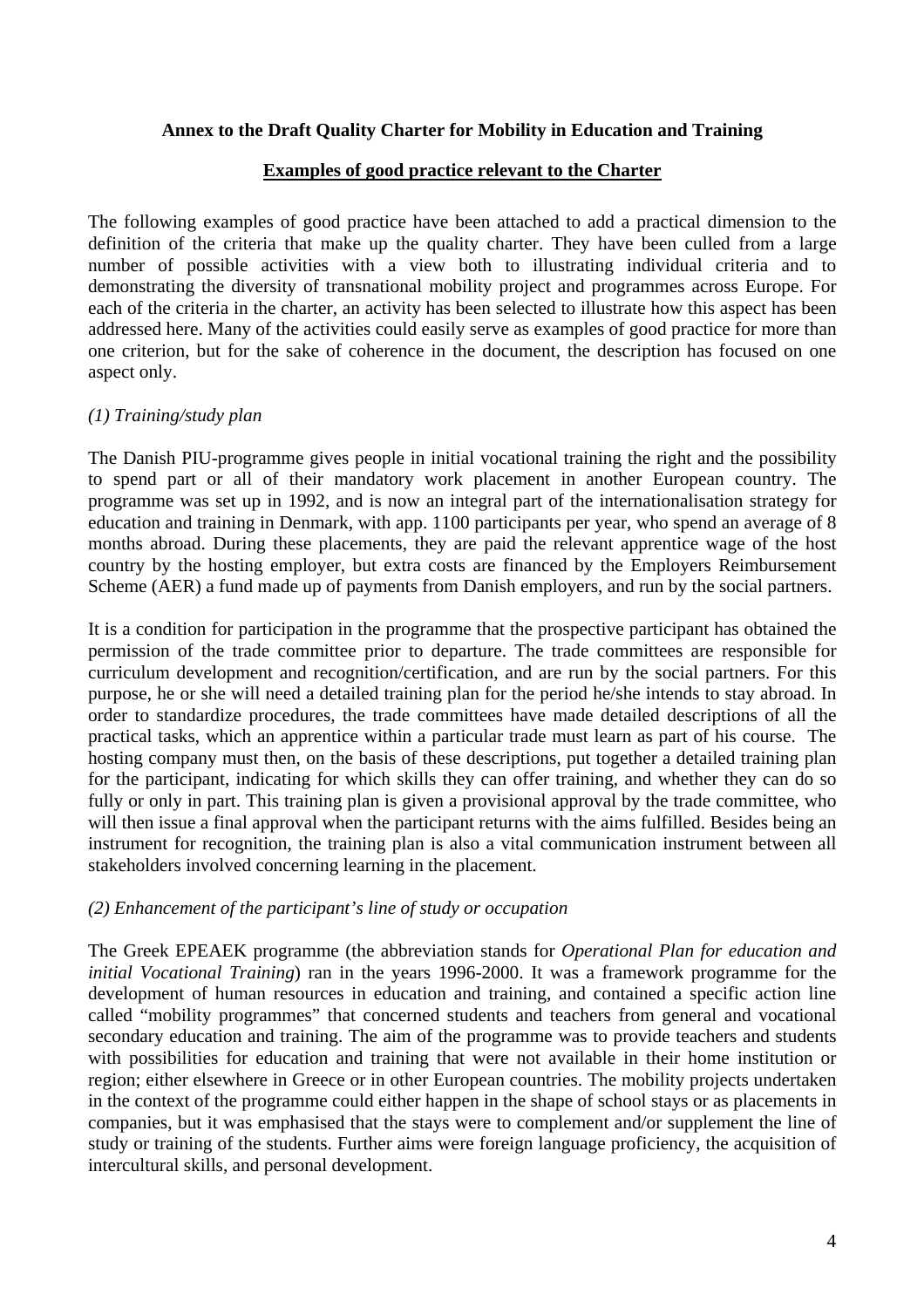#### *(3) Recognition and transparency*

1. The European Credit Transfer and Accumulation System (ECTS) was introduced in 1989, within the framework of Erasmus as a student-centred system based on the student workload required to achieve the objectives of a programme. ECTS is the only credit system which has been successfully tested and used across Europe. ECTS makes study programmes easy to read and compare for all students, local and foreign. The system facilitated the recognition of periods of study abroad and thus enhanced the quality and volume of student mobility in Europe.

ECTS is developing into an accumulation system to be implemented at institutional, regional, national and European level. This is one of the key objectives of the Bologna Declaration of June 1999. Many countries have adopted legislation on the mandatory use of ECTS as a credit transfer and accumulation system.

2. Mobility experiences for which formal recognition is not an issue can be made more transparent and visible through instruments like the Europass Training, a Community document that since 2000 allows describing placements abroad according to a common structure. Up till then, placement organisers had largely been developing and using their own certificates, which meant that there was an abundance of different certification models in Europe. This was confusing to employers as well as a barrier to labour market mobility, and the Europass Training-initiative was introduced to provide a single, recognisable template for a certificate.

Besides providing a common European structure to describe mobility experiences, the Europass Training initiative also introduced measures that were intended to increase the quality of placements – for instance, objectives had to be defined and a mentor had to be identified. Both the sending and the hosting institutions and/or companies had to sign the document.

#### *(4) Preparation*

The Swedish Interpraktik programme started in 1997, and addresses people in the age range from 20-30 who are (or are in danger of becoming) long-term unemployed. App. 500 grants annually are available to people from this target group to go abroad on a work placement for up to six months. The grants cover costs for travel, accommodation and nurture, insurance and a modest amount of pocket money. The programme gives special attention to young people with little or no formal skills, but in principle it is open to anybody within the target group, also those with qualifications from higher education. There are no geographical restrictions on the choice of host country, and placements may be found anywhere in the world - even countries like Chile and Thailand are popular destinations. The aim with the programme is to enhance the participants' employability through the acquisition of vocational skills, intercultural skills, proficiency in a foreign language, and personal development. The programme is run by the International Programme Office in Stockholm.

Potential candidates for the programme are found through the local outlets of the employment service, which are also in charge of preparing the participants for the placement once they have been accepted. Previously, preparation was not carried out in any systematic way; but in order to combat drop-out rates of 15%, the International Programme Office carried out a campaign for more intensified preparation in 2001, where members of staff visited employment centres to run training seminars for those in charge of preparation.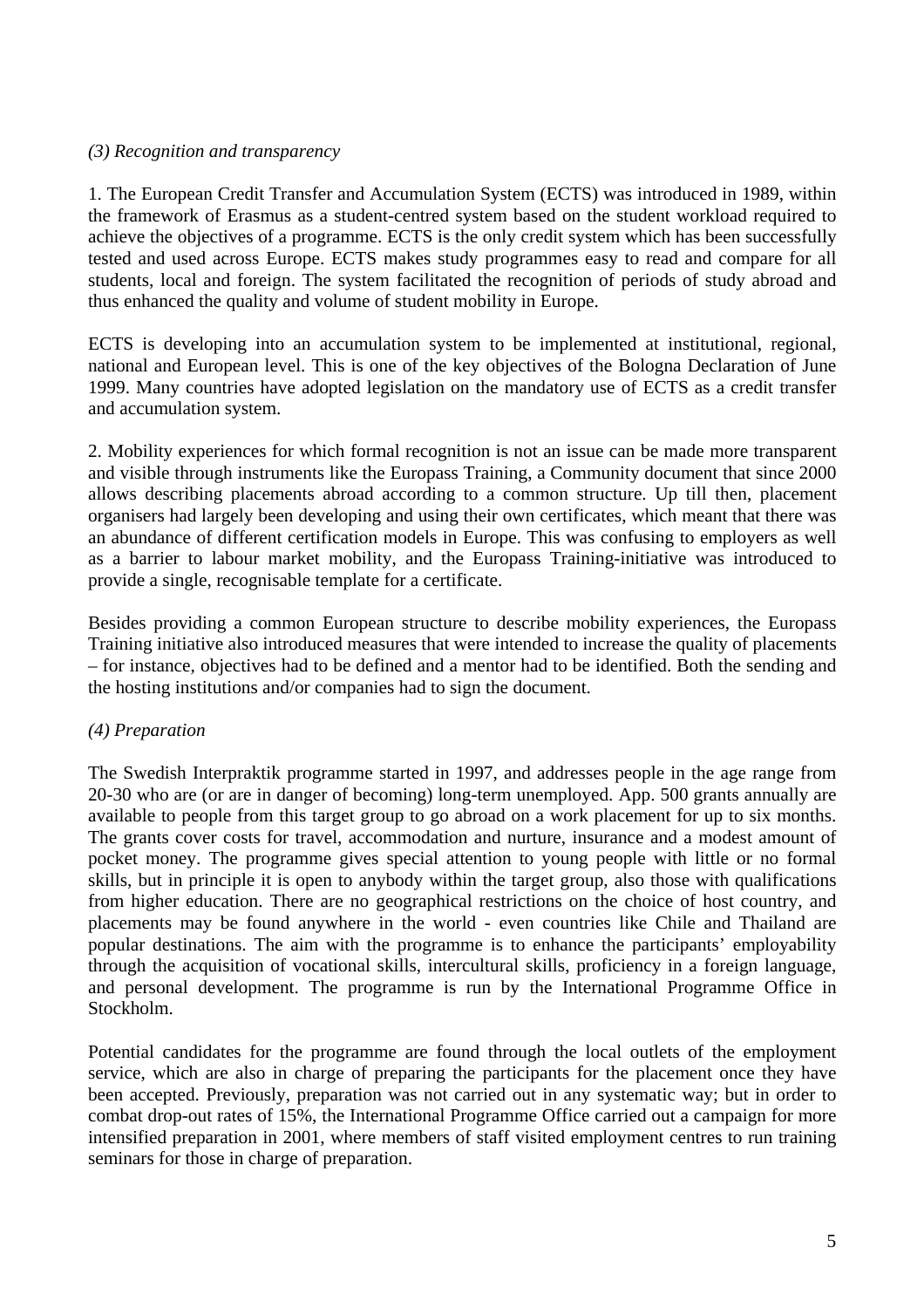The preparation courses are tailor-made for the individual participant and his/her needs, and may last for up to six months. The average preparation course lasts 10 weeks, however. The preparation does not only address linguistic and cultural issues, but may cover a range of aspects according to the precise needs of the participant: vocational, practical, pedagogical etc. The increased emphasis on preparation has meant that dropout rates in 2003 dropped to 10%.

#### *(5) Linguistic preparation and assistance*

The "Europäisches Jahr für Jugendliche"/European Year for young people (EJJ) is a German programme run by the Senate of Berlin. It is open for young people below the age of 27 from the city of Berlin, who have been unemployed for at least 6 months, and who have qualifications from initial vocational training (people with qualification from higher education are not permitted to participate). These participants are offered a nine months' stay in a placement in another European country with a view to developing their attractiveness on the labour market as well as developing intercultural understanding. The programme has been in operation since 1993, and over a 1000 young people have participated since then. Due to budget restrictions in Berlin, the number of participants was cut from app. 120 per year to 60 in the year 2000. The programme is co-financed by the European Social Fund.

The programme is called the "European year for young people" because the actual participation last for twelve months, even though the placement period is only of nine months' duration. Prior to starting their placement, the participants undergo a three months' preparatory language course; of which one month is organised in Berlin, and the remaining two months are organised in the host country. The course covers in total 480 lessons. The aim of the language course is to make participants able to communicate effectively with colleagues and friends from the host country and to integrate successfully in the hosting environment. In the beginning, all language courses were in English only, but due to participant complaints this was changed so that participants received language training in the language of the host country. Language preparation is now organised in English, French, Italian, Spanish and Dutch, as most participants go to these countries. However, in principle courses in any European language may be organised, if there are enough participants to form a group. Thus also e.g. Czech and Croatian have been taught.

#### *(6) Role of the mentor*

The European Voluntary Service (EVS) is part of the EU Youth programme. In the EVS, young people between 18-25 are enabled to spend between 6-12 months doing voluntary work in an organisation in another European country in the fields of sports and leisure, art and culture, environment etc. During the stay abroad, the volunteer receives board and lodging, insurance and a small amount in pocket money; but otherwise the stay is unpaid. The stays are organised between a sending organisation, which is responsible for the preparation and the debriefing of the participant and a hosting organisation, where the participant undertakes his or her stay. The hosting organisation has to appoint a supervisor, or a mentor, who will follow the participant during the stay and help with the integration process and any problems, which might occur. For each country participating in the Youth programme, a National Agency has been set up, which undertakes the overall administration of the programme at national level, and takes initiatives to develop the activities qualitatively.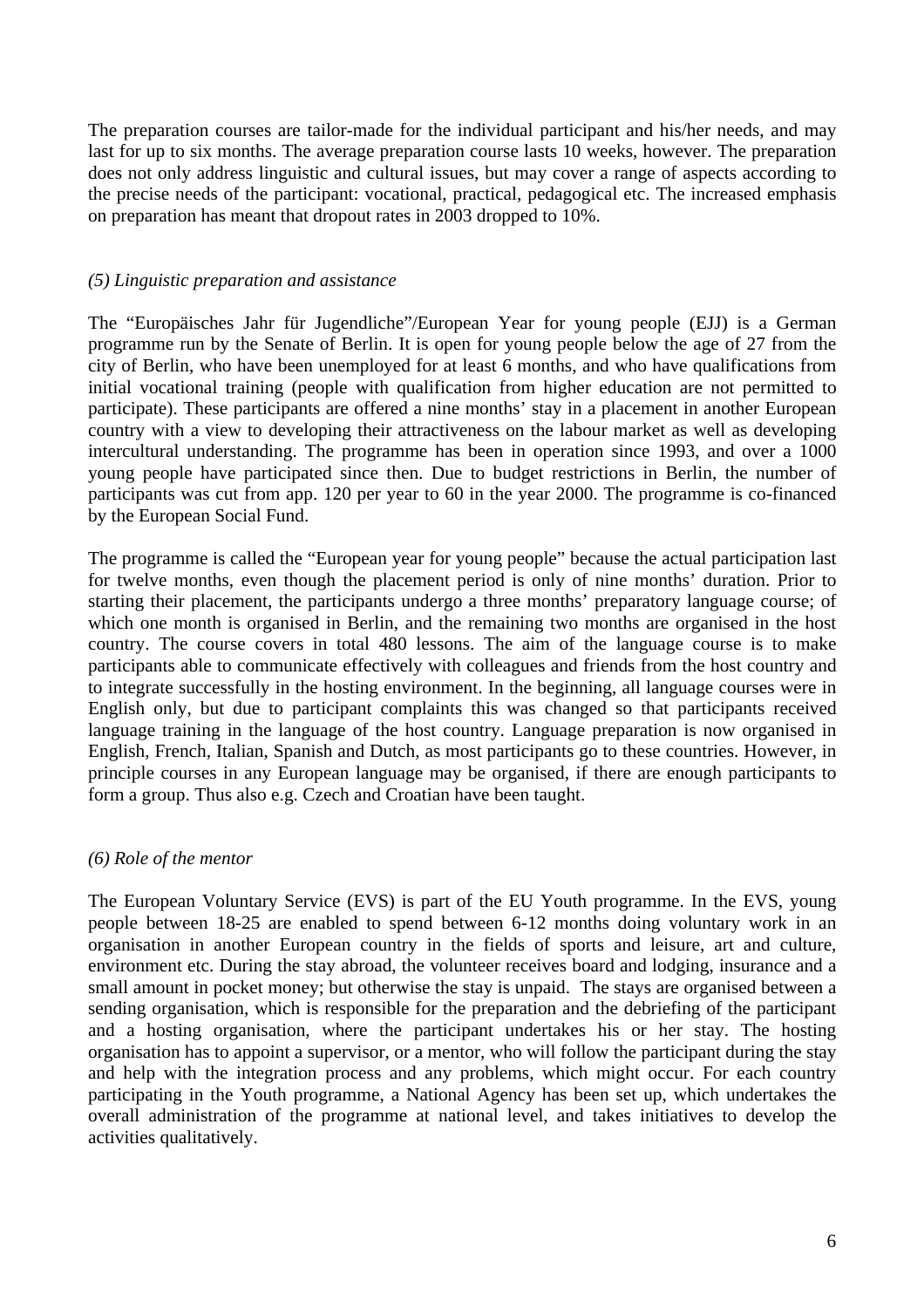The SOHO project (SOHO is an abbreviation for *Sending Organisation/Hosting Organisation*) is an initiative that has been developed jointly by the Dutch and the Swedish national Agencies for the Youth programme. The aim of the project is to increase the quality of the stays by training the contact persons at both ends, i.e. bring together those responsible for the selection and preparation of participants in the sending organisations, and those responsible for mentoring participants in the hosting organisations. In this course, the participants are trained in the various functions of a mentor, and provided with the tools necessary to carry out their job, as well as given the possibility to exchange experience. The courses are a mixture of information sessions and experiential learning. Each course consists of participants from 4-5 countries. The SOHO courses were started up in 1999 on an experimental basis, but are now a regular feature of the programme. In 2004, 20 countries sent participants to SOHO training courses.

#### *(7) Adequate logistical assistance*

The European Secondary Schools Student Exchange (ESSSE) project is an initiative of the Council of Europe (CoE), which involves young people in the age bracket 16-19 from the European countries that are members of the CoE. These young people spend three months in another European country (typically the exchanges happen between Eastern European and Western European countries), during which time they attend school in the host country and live with a family there. The aim of the programme is to promote peace and democracy in Europe through intercultural learning. Operational responsibility for the programme has been delegated to the European Federation for Intercultural Learning (EFIL), which is an umbrella organisation for the AFS organisations in Europe. The exchanges are carried out by the member organisations of EFIL, which are voluntary, non-profit NGOs active in the field of youth exchange. In total, 23 European countries participate in the scheme, and in the years 1998-2002, 333 students went abroad with this programme.

To ensure the quality of the learning experience, a set of quality criteria has been formulated; an important part of which concerns logistical support. The term "logistical support" covers a number of issues. The sending organisations will provide detailed information regarding travel, the obtaining of the appropriate visas and permits in the host country, and other official documentation regarding social security, insurance etc. Under this heading also falls negotiating with schools to allow the recognition of the study period abroad, and negotiating enrolment procedures for students to be hosted. In addition, all organisations in the AFS system have developed individual safety handbooks that cover essential information for the student to warrant a safe sojourn: what to do when one gets lost, traffic laws, rules for hitch-hiking etc. as well as giving emergency numbers that can be used in the event of accident, illness, theft etc. The obligations for sending and hosting organisations in terms of logistical support have been written up in a quality charter that gives participants, parents and participating organisations and institutions a clear impression what they can expect.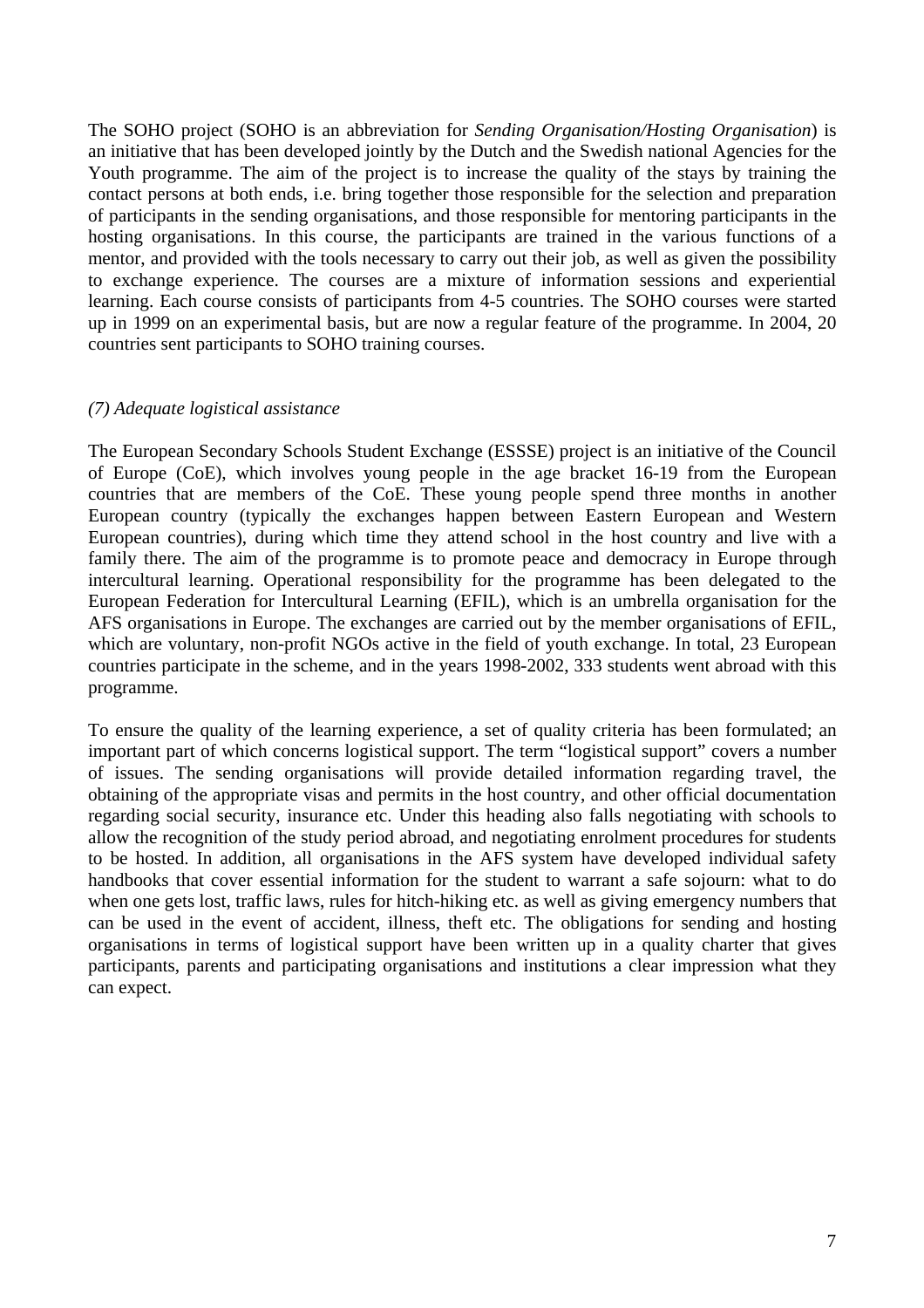#### *(8) Debriefing and evaluation*

The French Agence Nationale Pour l'Emploi (ANPE) ran a mobility project from 1997 to 2001 with financial assistance from the Adapt-initiative under the European Social Fund (the Adapt/Steerproject). The project targeted people who had lost their job due to industrial restructuring. As a part of the general services of the ANPE, these people were offered the possibility of formulating, together with a counsellor, a personal action plan involving individualised training to bring them back into employment. The Adapt/Steer project specifically targeted people who were interested in a career with an international dimension, and offered, as part of the personal action plan, a 4-8 week placement period abroad in order to further their career aims. In total, some 400 people benefited from such an experience in project's lifetime, acquiring foreign language proficiency and intercultural skills, building up networks abroad, getting knowledge of technology and foreign markets as well as undergoing a personal development. In comparison with other mobility programmes and projects, the participants were significantly older: no less than 52% were over the age of 36. Moreover, 42% of the participants only possessed qualifications from upper secondary education or lower.

The personal counsellor of the participant would monitor the stay abroad, but would also be available after the experience to help the participant evaluate his or her experiences and assess their impact on the career plan. An important part of the counsellor's task was to help the participant get the knowledge and the skills thus acquired properly validated in the context of the training scheme. The counsellor would thus follow the participant for an extended period after the stay, until the goal of employment was reached or the participant passed on to other measures. This period after the stay was seen as an absolutely essential part of the project.

#### *(9) Assistance with re-integration*

The Marie Curie actions under the EU  $6<sup>th</sup>$  framework programme for research consist of a coherent set of 11 actions that finance training and other career development opportunities for researchers in Europe. A condition for receiving grants under most of these actions is transnational mobility; i.e. that the researcher is prepared to go abroad to pursue his or her continuing vocational development and research. The Marie Curie actions only concern long-term mobility of researchers; i.e. typically stays at a research institution in another country of between 1-3 years' duration. There is no age limits for participants.

There are two actions aimed at supporting researchers' integration into their careers after a period of mobility abroad: the Marie Curie European Reintegration Grants for researchers who have participated in a Marie Curie mobility action, and the Marie Curie International Reintegration Grants for European researchers who have been carrying out research outside of Europe for at least five years, and wish to return. In the case of the former, the stay abroad must have been of a duration of at least 2 years (24 months). The reintegration assistance consists of a grant of up to 40,000 euro, which will be made available to a research institution prepared to offer the researcher a contract of at least two years. The grant cannot be used for salary of the researcher, but must be used to cover other costs in connection with a research project, on which the returned researcher must work (assistants' salaries, depreciation of equipment purchased etc.). The application for a reintegration grant should be made at least six months before the end of the mobility/training period.